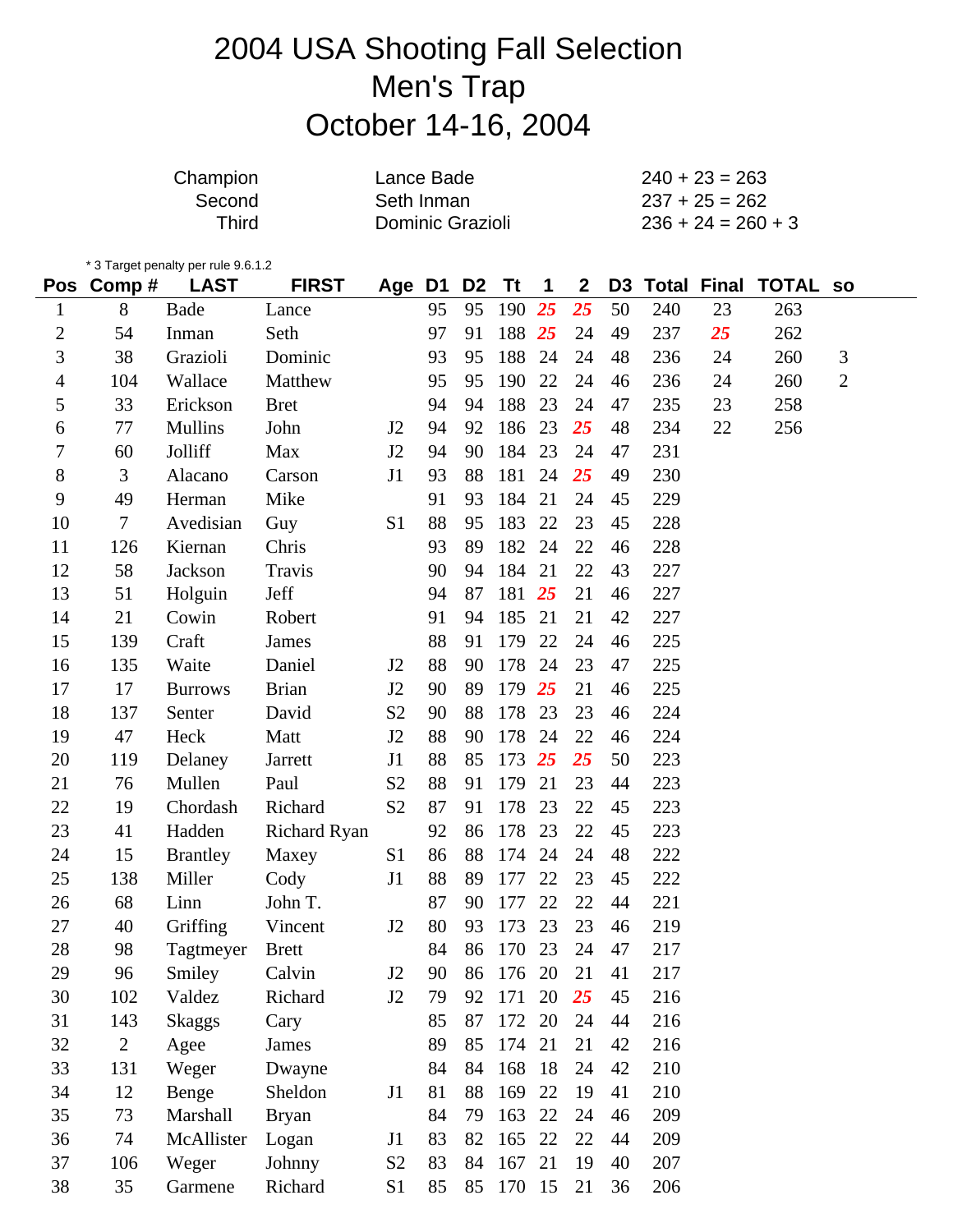| 39 | 134            | Dauenhauer Seth |              |                | 81 | 84 | 165 | 21             | 20             | 41 | 206 |
|----|----------------|-----------------|--------------|----------------|----|----|-----|----------------|----------------|----|-----|
| 40 | 63             | Killam          | Logan        |                | 77 | 84 | 161 | 21             | 23             | 44 | 205 |
| 41 | 32             | Enomoto         | Benton       |                | 80 | 81 | 161 | 22             | 22             | 44 | 205 |
| 42 | 48             | Henning         | Daniel       | J2             | 85 | 78 | 163 | 21             | 21             | 42 | 205 |
| 43 | $\overline{4}$ | Aldridge        | <b>Jack</b>  | J1             | 82 | 83 | 165 | 21             | 19             | 40 | 205 |
| 44 | 113            | Eubanks         | Abel         | J1             | 81 | 80 | 161 | 22             | 21             | 43 | 204 |
| 45 | 133            | Dsuban          | John         | S <sub>1</sub> | 74 | 83 | 157 | 23             | 21             | 44 | 201 |
| 46 | 46             | Hartzell        | David        | S <sub>2</sub> | 83 | 74 | 157 | 21             | 20             | 41 | 198 |
| 47 | 123            | Boggan          | Robert       | J1             | 74 | 76 | 150 | 21             | 23             | 44 | 194 |
| 48 | 71             | Macek           | Steven       | J2             | 76 | 78 | 154 | 21             | 19             | 40 | 194 |
| 49 | 122            | Mosier          | Greg         | J1             | 77 | 74 | 151 | 21             | 20             | 41 | 192 |
| 50 | 65             | Kruger          | David        | S <sub>1</sub> | 73 | 75 | 148 | 22             | 21             | 43 | 191 |
| 51 | 142            | Cesnik          | Robert       |                | 72 | 77 | 149 | 18             | 23             | 41 | 190 |
| 52 | 111            | Yslas           | John         | J2             | 70 | 80 | 150 | 20             | 20             | 40 | 190 |
| 53 | 27             | Dorman          | Jesse        |                | 71 | 78 | 149 | 20             | 20             | 40 | 189 |
| 54 | 44             | Hart            | Casey A.     | J1             | 76 | 74 | 150 | 18             | 20             | 38 | 188 |
| 55 | 14             | <b>Bolinger</b> | <b>Bill</b>  | S <sub>2</sub> | 69 | 74 | 143 | 19             | 23             | 42 | 185 |
| 56 | 136            | Tillman         | Jimmy        | J2             | 74 | 69 | 143 | 17             | 23             | 40 | 183 |
| 57 | 18             | <b>Button</b>   | Wiley        | J2             | 76 | 69 | 145 | 16             | 20             | 36 | 181 |
| 58 | 144            | Hill            | Keith        |                | 71 | 70 | 141 | 22             | 17             | 39 | 180 |
| 59 | 128            | Dunscomb        | Matt         |                | 69 | 73 | 142 | 18             | 19             | 37 | 179 |
| 60 | 130            | Perry           | Timmy        | S <sub>1</sub> | 75 | 67 | 142 | 20             | $17\,$         | 37 | 179 |
| 61 | 141            | Cox             | Adam         |                | 71 | 70 | 141 | 17             | 20             | 37 | 178 |
| 62 | 55             | Ivey            | <b>Brian</b> | J2             | 66 | 72 | 138 | 20             | 14             | 34 | 172 |
| 63 | 121            | Dyer            | Rady         | S <sub>1</sub> | 73 | 68 | 141 | 13             | 16             | 29 | 170 |
| 64 | 124            | Schwab          | Tyler        |                | 69 | 63 | 132 | 18             | 18             | 36 | 168 |
| 65 | 103            | Wallace         | Casey 'Jake' | J3             | 61 | 62 | 123 | 19             | 20             | 39 | 162 |
| 66 | 140            | <b>Beggs</b>    | Josh         |                | 53 | 66 | 119 | 18             | 20             | 38 | 157 |
| 67 | 82             | Pierce II       | Raymond      |                | 55 | 54 | 109 | 14             | 18             | 32 | 141 |
| 68 | 129            | Arwood          | Alex         | J2             | 49 | 53 | 102 | 18             | 20             | 38 | 140 |
| 69 | 56             | Ivey            | Kyle         | J2             | 52 | 51 | 103 | 9              | 18             | 27 | 130 |
| 70 | 86             | Rupert          | Dustin       |                | 39 | 37 | 76  | $\overline{7}$ | $\overline{7}$ | 14 | 90  |

# Junior Men's Trap

|                | Pos Comp# | <b>LAST</b>    | <b>FIRST</b>                  | Age D1 D2 Tt $1$ |    |     |              |    |           |    |     |    | 2 D3 Total Final TOTAL so |                |
|----------------|-----------|----------------|-------------------------------|------------------|----|-----|--------------|----|-----------|----|-----|----|---------------------------|----------------|
|                | 77        | <b>Mullins</b> | John                          | J2               | 94 |     | 92 186 23 25 |    |           | 48 | 234 | 23 | 257                       |                |
| 2              | 3         | Alacano        | Carson                        | J1               | 93 | 88  | 181          | 24 | <b>25</b> | 49 | 230 | 24 | 254                       |                |
| 3              | 135       | Waite          | Daniel                        | J2               | 88 | 90  | 178 24       |    | 23        | 47 | 225 | 25 | 250                       | 5              |
| $\overline{4}$ | 60        | Jolliff        | Max                           | J2               | 94 | 90  | 184          | 23 | - 24      | 47 | 231 | 19 | 250                       | $\overline{4}$ |
| 5              | 17        | <b>Burrows</b> | <b>Brian</b>                  | J2               | 90 | 89  | 179 25       |    | 21        | 46 | 225 | 22 | 247                       |                |
| 6              | 47        | Heck           | Matt                          | J2               | 88 | 90. | 178 24 22    |    |           | 46 | 224 | 19 | 243                       |                |
| 7              | 119       | Delaney        | Jarrett                       | J1               | 88 | 85  | 173 25 25    |    |           | 50 | 223 |    |                           |                |
| 8              | 138       | Miller         | Cody                          | J1               | 88 | 89  | 177 22 23    |    |           | 45 | 222 |    |                           |                |
| 9              | 40        | Griffing       | Vincent                       | J2               | 80 | 93  | 173 23       |    | 23        | 46 | 219 |    |                           |                |
| 10             | 96        | Smiley         | Calvin                        | J2               | 90 |     | 86 176 20    |    | 21        | 41 | 217 |    |                           |                |
| 11             | 102       | Valdez         | Richard                       | J2               | 79 | 92  | -171         | 20 | 25        | 45 | 216 |    |                           |                |
|                |           |                | $l$ unior $M$ on'o Tron con't |                  |    |     |              |    |           |    |     |    |                           |                |

#### Junior Men's Trap con't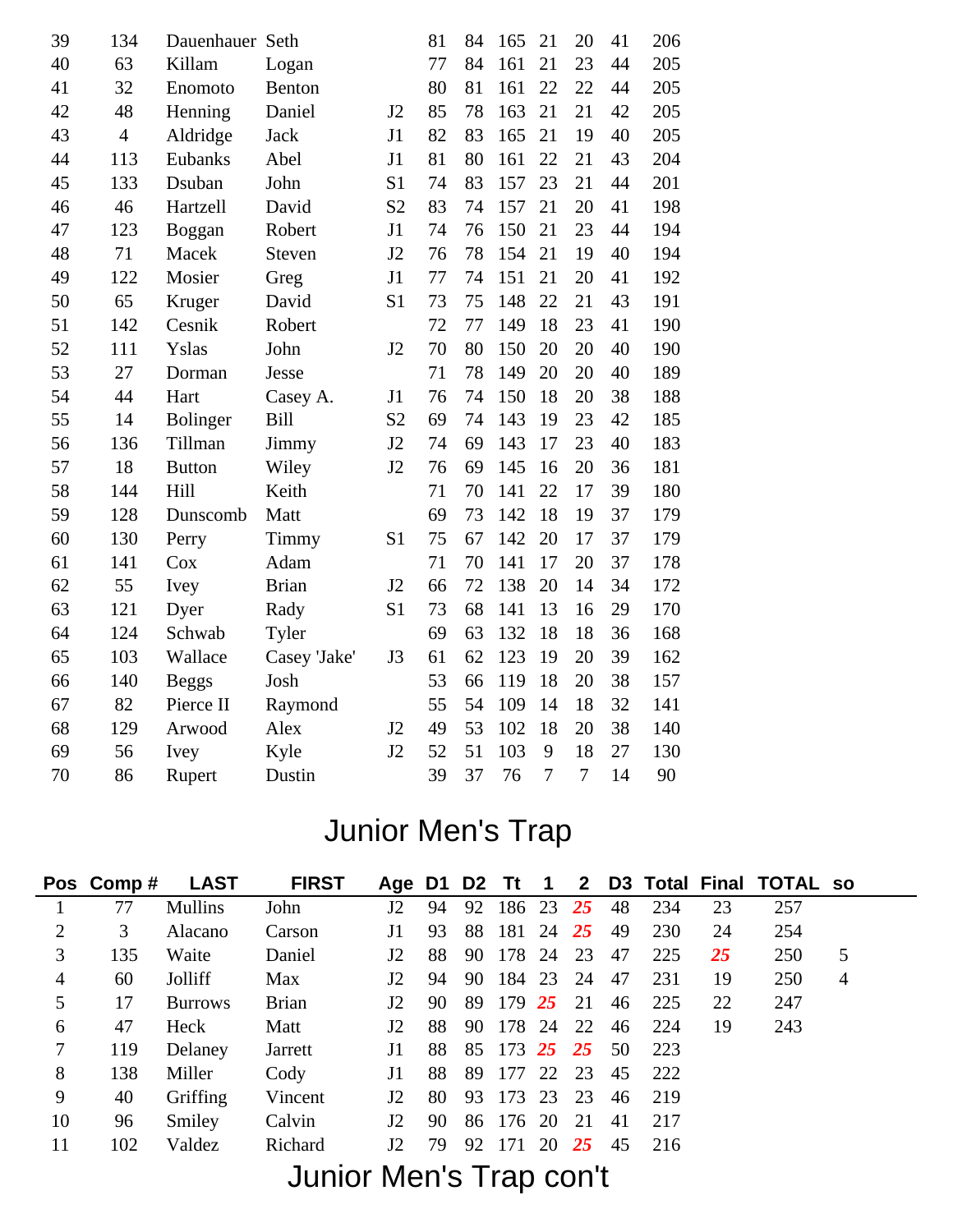| 12 | 12  | Benge         | Sheldon      | J1             | 81 | 88 | 169 | 22 | 19 | 41 | 210 |
|----|-----|---------------|--------------|----------------|----|----|-----|----|----|----|-----|
| 13 | 74  | McAllister    | Logan        | J1             | 83 | 82 | 165 | 22 | 22 | 44 | 209 |
| 14 | 48  | Henning       | Daniel       | J <sub>2</sub> | 85 | 78 | 163 | 21 | 21 | 42 | 205 |
| 15 | 4   | Aldridge      | Jack         | J1             | 82 | 83 | 165 | 21 | 19 | 40 | 205 |
| 16 | 113 | Eubanks       | Abel         | J1             | 81 | 80 | 161 | 22 | 21 | 43 | 204 |
| 17 | 123 | Boggan        | Robert       | J <sub>1</sub> | 74 | 76 | 150 | 21 | 23 | 44 | 194 |
| 18 | 71  | Macek         | Steven       | J2             | 76 | 78 | 154 | 21 | 19 | 40 | 194 |
| 19 | 122 | Mosier        | Greg         | J1             | 77 | 74 | 151 | 21 | 20 | 41 | 192 |
| 20 | 111 | Yslas         | John         | J <sub>2</sub> | 70 | 80 | 150 | 20 | 20 | 40 | 190 |
| 21 | 44  | Hart          | Casey A.     | J1             | 76 | 74 | 150 | 18 | 20 | 38 | 188 |
| 22 | 136 | Tillman       | Jimmy        | J2             | 74 | 69 | 143 | 17 | 23 | 40 | 183 |
| 23 | 18  | <b>Button</b> | Wiley        | J2             | 76 | 69 | 145 | 16 | 20 | 36 | 181 |
| 24 | 55  | Ivey          | <b>Brian</b> | J2             | 66 | 72 | 138 | 20 | 14 | 34 | 172 |
| 25 | 103 | Wallace       | Casey 'Jake' | J3             | 61 | 62 | 123 | 19 | 20 | 39 | 162 |
| 26 | 129 | Arwood        | Alex         | J2             | 49 | 53 | 102 | 18 | 20 | 38 | 140 |
| 27 | 56  | Ivey          | Kyle         | J2             | 52 | 51 | 103 | 9  | 18 | 27 | 130 |
|    |     |               |              |                |    |    |     |    |    |    |     |

# 2004 USA Shooting Fall Selection Women's Trap October 14-16, 2004

|                |           | Champion     | Joetta Dement  |                       |    |                |     |     |              |                | $232 + 22 = 254$ |                  |                          |  |
|----------------|-----------|--------------|----------------|-----------------------|----|----------------|-----|-----|--------------|----------------|------------------|------------------|--------------------------|--|
|                |           | Second       |                | Emma Simpson          |    |                |     |     |              |                |                  | $223 + 23 = 246$ |                          |  |
|                |           | <b>Third</b> |                | <b>Theresa Dewitt</b> |    |                |     |     |              |                |                  | $221 + 22 = 243$ |                          |  |
|                | Pos Comp# | <b>LAST</b>  | <b>FIRST</b>   | Age D1                |    | D <sub>2</sub> | Tt  | 1   | $\mathbf{2}$ | D <sub>3</sub> |                  |                  | <b>Total Final TOTAL</b> |  |
| $\bf{1}$       | 22        | Dement       | Joetta         |                       | 91 | 94             | 185 | 24  | 23           | 47             | 232              | 22               | 254                      |  |
| 2              | 94        | Simpson      | Emma           | J1                    | 88 | 89             | 177 | 21  | 25           | 46             | 223              | 23               | 246                      |  |
| 3              | 23        | Dewitt       | Theresa        |                       | 88 | 87             | 175 | 24  | 22           | 46             | 221              | 22               | 243                      |  |
| $\overline{4}$ | 69        | Loper        | W. Collyn      | J1                    | 84 | 87             | 171 | 23  | 23           | 46             | 217              | 21               | 238                      |  |
| 5              | 26        | Dorman       | Amanda         | J1                    | 84 | 89             | 173 | 21  | 23           | 44             | 217              | 20               | 237                      |  |
| 6              | 52        | Holtz        | Lacy           |                       | 84 | 84             | 168 | 23  | 23           | 46             | 214              | 21               | 235                      |  |
| 7              | 95        | Sledge       | Susan          | J1                    | 83 | 87             | 170 | 21  | 22           | 43             | 213              |                  |                          |  |
| 8              | 108       | Wilfong      | Mimi           | J1                    | 85 | 75             | 160 | 23  | 24           | 47             | 207              |                  |                          |  |
| 9              | 127       | Minyard      | Deena          |                       | 86 | 78             | 164 | -19 | 23           | 42             | 206              |                  |                          |  |
| 10             | 132       | Neal         | <b>Brandie</b> |                       | 74 | 88             | 162 | 22  | 21           | 43             | 205              |                  |                          |  |
| 11             | 6         | Arnold       | Lynsey         | J <sub>2</sub>        | 81 | 79             | 160 | 20  | 22           | 42             | 202              |                  |                          |  |
| 12             | 50        | Hogan        | Kyndra         |                       | 80 | 84             | 164 | 18  | 19           | 37             | 201              |                  |                          |  |
| 13             | 11        | Bender       | Molly          | J2                    | 82 | 70             | 152 | 16  | 23           | 39             | 191              |                  |                          |  |
| 14             | 125       | Hollin       | Lindsey        |                       | 74 | 76             | 150 | 21  | 16           | 37             | 187              |                  |                          |  |
| 15             | 66        | Kulcak       | Lauren         | J1                    | 54 | 67             | 121 | 18  | 20           | 38             | 159              |                  |                          |  |
| 16             | 9         | Barney       | Caitlin        | J3                    | 52 | 63             | 115 | 15  | 14           | 29             | 144              |                  |                          |  |

### Junior Women's Trap

|  | Pos Comp # LAST FIRST Age D1 D2 Tt 1 2 D3 Total Final TOTAL so |  |  |  |  |  |  |
|--|----------------------------------------------------------------|--|--|--|--|--|--|
|  | 94 Simpson Emma 11 88 89 177 21 25 46 223 22 245               |  |  |  |  |  |  |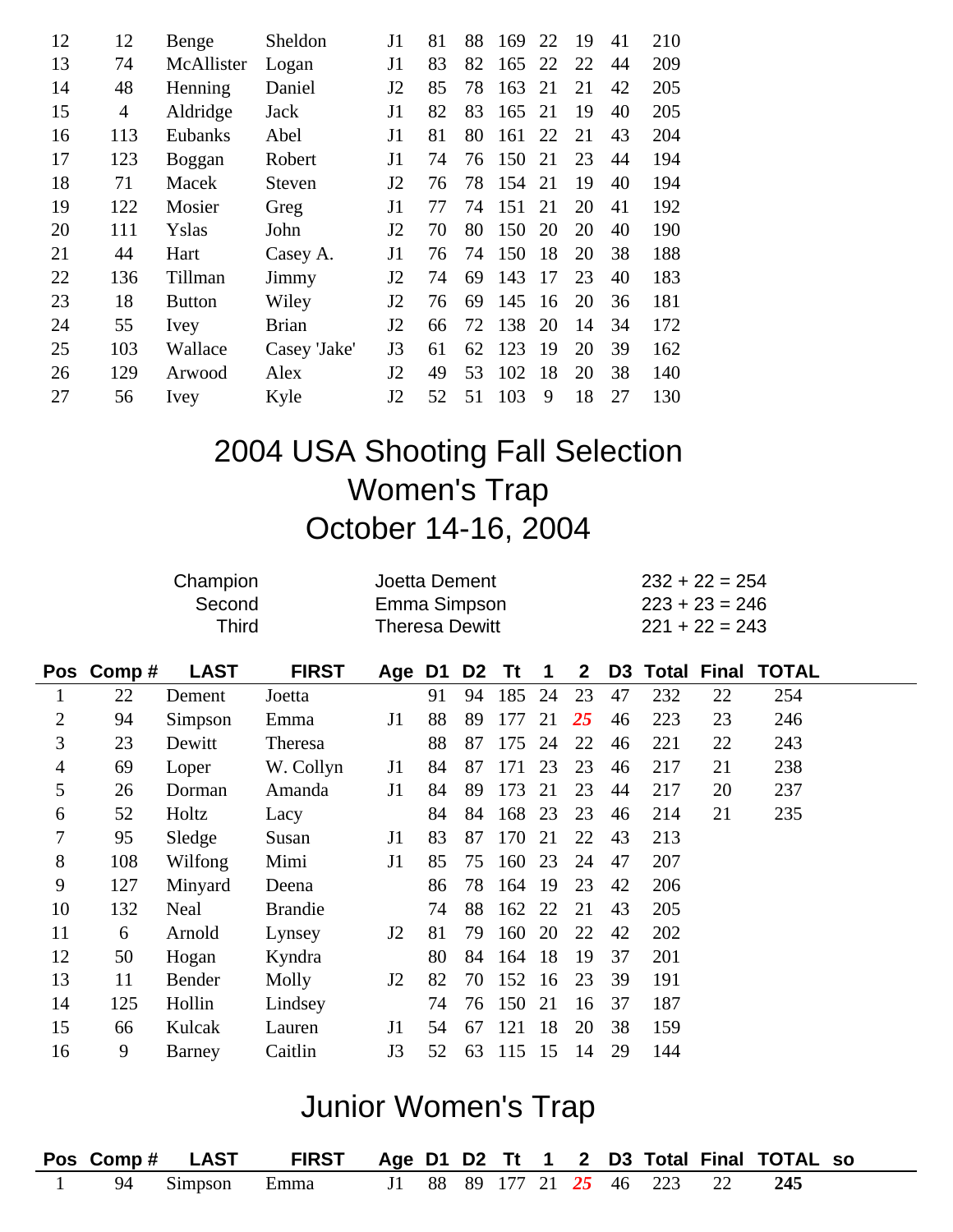| 2               | 69  | Loper   | W. Collyn | J1  |               |       |                    |  | 84 87 171 23 23 46 217 | 19 | 236 |
|-----------------|-----|---------|-----------|-----|---------------|-------|--------------------|--|------------------------|----|-----|
| 3               | 26  | Dorman  | Amanda    | J1  |               |       | 84 89 173 21 23 44 |  | 217                    | 25 | 242 |
| $\overline{4}$  | 95  | Sledge  | Susan     | J1. |               |       | 83 87 170 21 22 43 |  | 213                    | 21 | 234 |
| 5               | 108 | Wilfong | Mimi      | J1. |               |       | 85 75 160 23 24 47 |  | 207                    | 24 | 231 |
| 6               | 6   | Arnold  | Lynsey    |     | $J2 \quad 81$ |       | 79 160 20 22 42    |  | 202                    | 17 | 219 |
| $7\phantom{.0}$ | 11  | Bender  | Molly     | J2  |               |       | 82 70 152 16 23 39 |  | - 191                  |    |     |
| 8               | 66  | Kulcak  | Lauren    | J1. |               | 54 67 | 121 18 20 38       |  | - 159                  |    |     |
| 9               | 9   | Barney  | Caitlin   | J3  |               |       | 52 63 115 15 14 29 |  | -144                   |    |     |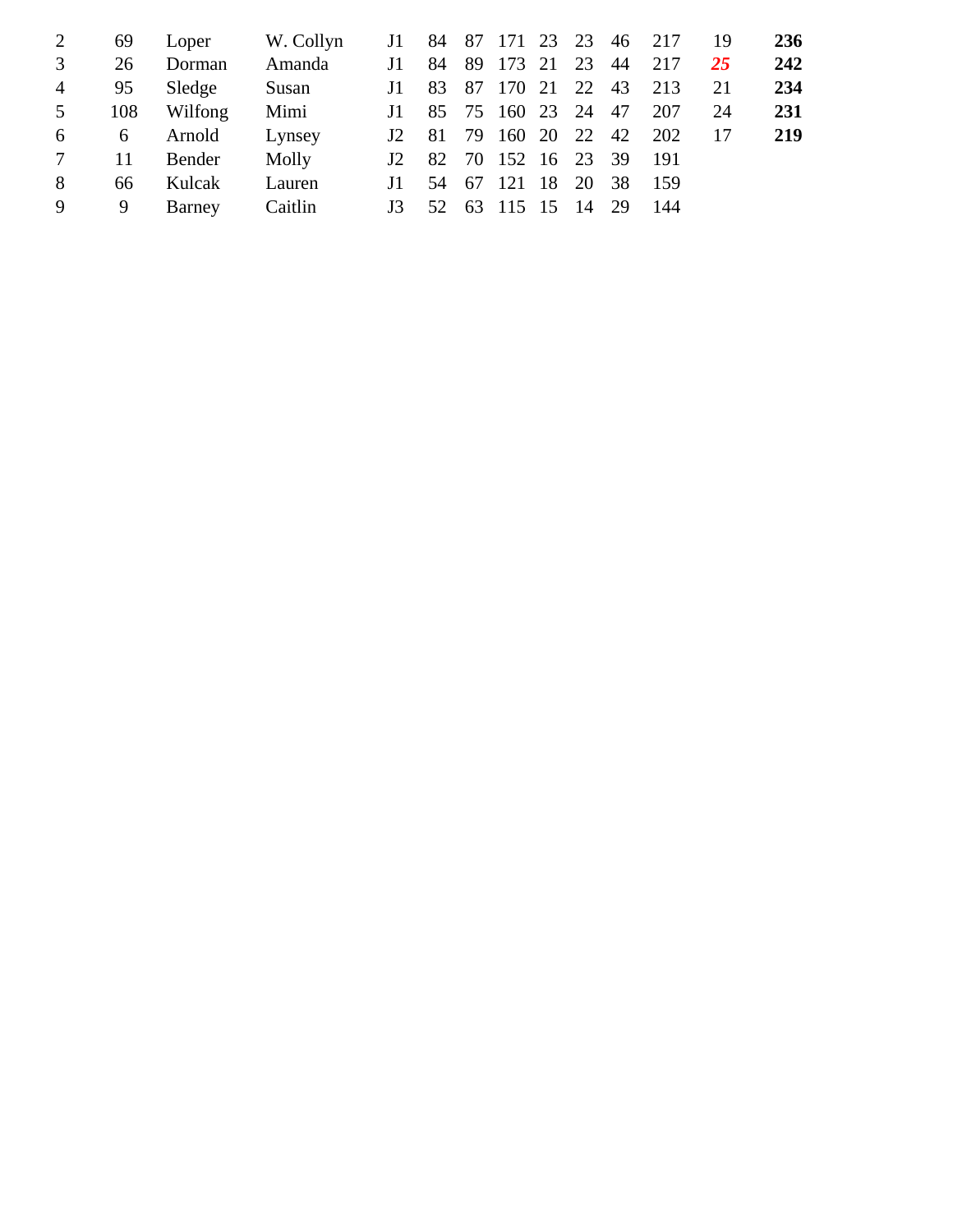# 2004 USA Shooting Fall Selection Men's Double Trap October 11-12, 2004

|                |                | Champion<br>Second<br><b>Third</b><br><b>LAST</b><br><b>FIRST</b> |               |                | Glenn Eller<br><b>Bret Erickson</b><br>Jeff Holguin |                |       |              | $276 + 42 = 318$<br>$270 + 46 = 316$<br>$268 + 45 = 313$ |                |
|----------------|----------------|-------------------------------------------------------------------|---------------|----------------|-----------------------------------------------------|----------------|-------|--------------|----------------------------------------------------------|----------------|
| Pos            | Comp#          |                                                                   |               | Age            | D <sub>1</sub>                                      | D <sub>2</sub> | Total | <b>Final</b> | <b>TOTAL</b>                                             | <b>SO</b>      |
| $\mathbf{1}$   | 31             | Eller                                                             | Glenn         |                | 139                                                 | 137            | 276   | 42           | 318                                                      |                |
| $\mathbf{2}$   | 33             | Erickson                                                          | <b>Bret</b>   |                | 134                                                 | 136            | 270   | 46           | 316                                                      |                |
| 3              | 51             | Holguin                                                           | Jeff          |                | 130                                                 | 138            | 268   | 45           | 313                                                      |                |
| $\overline{4}$ | 85             | Richmond                                                          | Joshua        | J1             | 129                                                 | 136            | 265   | 47           | 312                                                      | $\overline{2}$ |
| 5              | 62             | Keever                                                            | William       |                | 133                                                 | 133            | 266   | 46           | 312                                                      | $\mathbf{1}$   |
| 6              | 28             | Drexler                                                           | Matthew       | J1             | 127                                                 | 127            | 254   | 47           | 301                                                      |                |
| 7              | 32             | Enomoto                                                           | <b>Benton</b> |                | 122                                                 | 130            | 252   |              |                                                          |                |
| 8              | 93             | Sidorek                                                           | Corey         | J1             | 128                                                 | 121            | 249   |              |                                                          |                |
| 9              | 37             | Graves                                                            | James Todd    |                | 118                                                 | 130            | 248   |              |                                                          |                |
| 10             | 41             | Hadden                                                            | Richard Ryan  |                | 116                                                 | 131            | 247   |              |                                                          |                |
| 11             | 80             | Patton                                                            | Gregory       | J1             | 116                                                 | 130            | 246   |              |                                                          |                |
| 12             | 75             | McMillan                                                          | Micah         | J2             | 112                                                 | 127            | 239   |              |                                                          |                |
| 13             | 110            | Woehrmyer                                                         | Dustin        | J1             | 126                                                 | 112            | 238   |              |                                                          |                |
| 14             | 77             | <b>Mullins</b>                                                    | John          | J2             | 107                                                 | 128            | 235   |              |                                                          |                |
| 15             | $\overline{2}$ | Agee                                                              | James         |                | 112                                                 | 116            | 228   |              |                                                          |                |
| 16             | 63             | Killam                                                            | Logan         |                | 105                                                 | 118            | 223   |              |                                                          |                |
| 17             | 35             | Garmene                                                           | Richard       | S <sub>1</sub> | 101                                                 | 120            | 221   |              |                                                          |                |
| 18             | 84             | Rich                                                              | Daniel        | J1             | 104                                                 | 112            | 216   |              |                                                          |                |
| 19             | 121            | Dyer                                                              | Rady          | S <sub>1</sub> | 107                                                 | 105            | 212   |              |                                                          |                |
| 20             | 106            | Weger                                                             | Johnny        | S <sub>2</sub> | 97                                                  | 113            | 210   |              |                                                          |                |
| 21             | 57             | Jackson                                                           | Jonathan      |                | 88                                                  | 97             | 185   |              |                                                          |                |

# 2004 USA Shooting Fall Selection Junior Men's Double Trap October 11-12, 2004

|   | Pos Comp# | LAST             | <b>FIRST</b> |                 |         |         |     |    | Age D1 D2 Total Final TOTAL so |  |
|---|-----------|------------------|--------------|-----------------|---------|---------|-----|----|--------------------------------|--|
|   | 85        | Richmond         | Joshua       |                 | 129     | 136     | 265 | 48 | 313                            |  |
| 2 | 28        | Drexler          | Matthew      |                 | 127     | 127     | 254 | 44 | 298                            |  |
| 3 | 93        | Sidorek          | Corey        |                 | 128 121 |         | 249 | 46 | 295                            |  |
| 4 | 80        | Patton           | Gregory      |                 |         | 116 130 | 246 | 41 | 287                            |  |
| 5 | 75        | McMillan         | Micah        | 12 <sup>°</sup> | 112 127 |         | 239 | 43 | 282                            |  |
| 6 | 110       | Woehrmyer Dustin |              | J1              |         | 126 112 | 238 | 43 | 281                            |  |
|   | 77        | <b>Mullins</b>   | John         | J <sub>2</sub>  | 107     | 128     | 235 |    |                                |  |
| 8 | 84        | Rich             | Daniel       |                 | 104     | -112    | 216 |    |                                |  |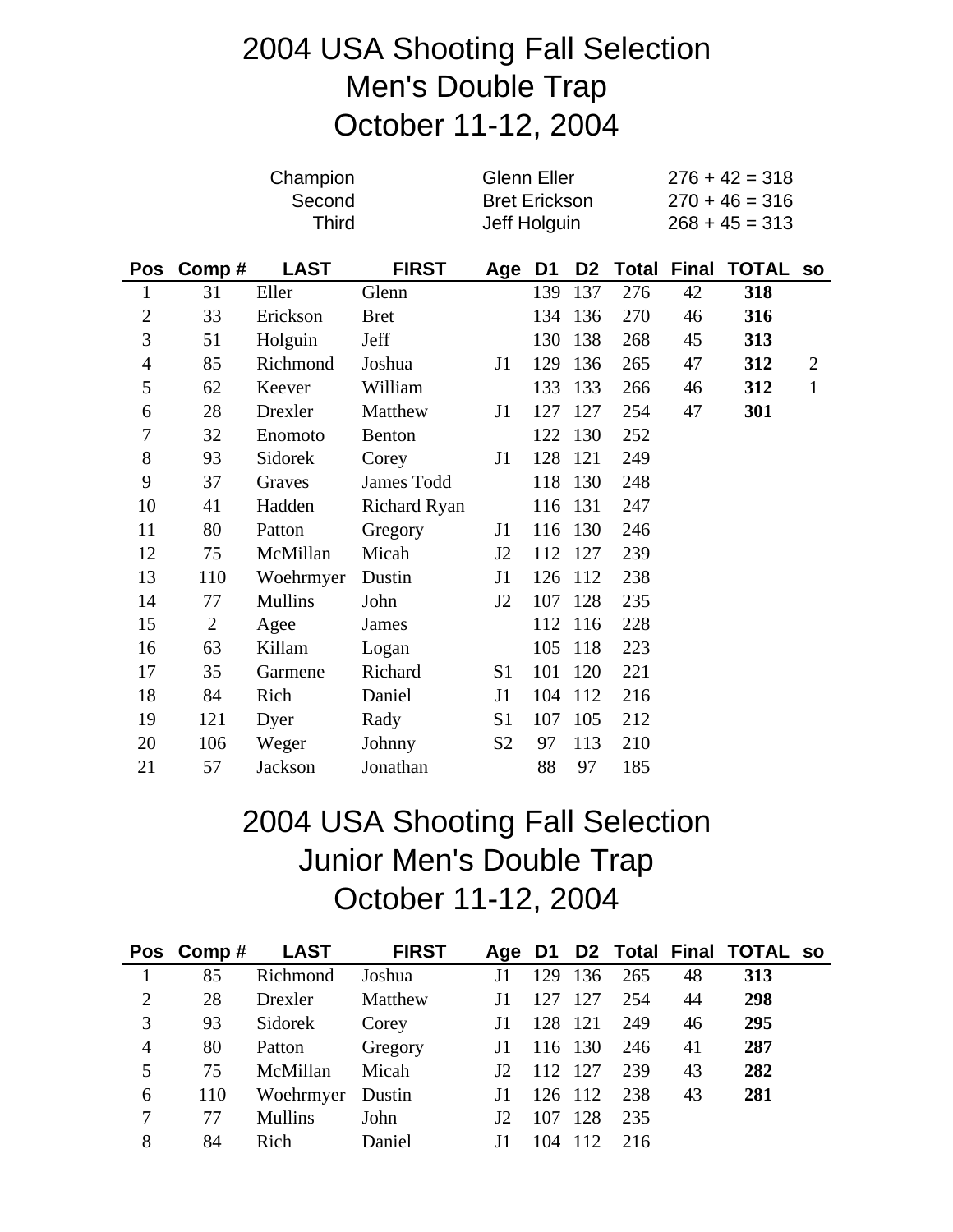# 2004 USA Shooting Fall Selection Men's Skeet October 7-9, 2004

|                          |       | Champion           | <b>Vincent Hancock</b>           |                    |                |                |           |                | $246 + 24 = 270$ |                  |                       |  |
|--------------------------|-------|--------------------|----------------------------------|--------------------|----------------|----------------|-----------|----------------|------------------|------------------|-----------------------|--|
|                          |       | Second             |                                  | <b>Todd Graves</b> |                |                |           |                |                  | $245 + 23 = 268$ |                       |  |
|                          |       | <b>Third</b>       |                                  | Mark Weeks         |                |                |           |                |                  | $242 + 24 = 266$ |                       |  |
| <b>Pos</b>               | Comp# | <b>LAST</b>        | <b>FIRST</b>                     | Age                | D <sub>1</sub> | D <sub>2</sub> | Tt        | D <sub>3</sub> | <b>Total</b>     | <b>Final</b>     | <b>TOTAL</b>          |  |
| $\mathbf{1}$             | 42    | Hancock            | Vincent                          | J2                 | 98             | 99             | 197       | 49             | 246              | 24               | 270                   |  |
| $\overline{c}$           | 37    | Graves             | James Todd                       |                    | 98             | 98             | 196       | 49             | 245              | 23               | 268                   |  |
| 3                        | 105   | Weeks              | Mark                             |                    | 97             | 96             | 193       | 49             | 242              | 24               | 266                   |  |
| $\overline{\mathcal{A}}$ | 29    | Dulohery           | Shawn                            |                    | 95             | 96             | 191       | 49             | 240              | 25               | 265                   |  |
| 5                        | 78    | Muzyka             | Mark                             | J1                 | 96             | 97             | 193       | 46             | 239              | 24               | 263                   |  |
| 6                        | 101   | Vail               | Kenneth                          | J1                 | 94             | 96             | 190       | 49             | 239              | 23               | 262                   |  |
| $\boldsymbol{7}$         | 89    | Schroeder          | Scott                            |                    | 95             | 96             | 191       | 47             | 238              |                  |                       |  |
| $8\,$                    | 16    | <b>Buffa</b>       | Joe                              |                    | 93             | 97             | 190       | 47             | 237              |                  |                       |  |
| 9                        | 81    | Peresetsky         | Michael                          | S1                 | 95             | 92             | 187       | 48             | 235              |                  |                       |  |
| 10                       | 117   | Sotowa             | Randy                            |                    | 94             | 93             | 187       | 47             | 234              |                  |                       |  |
| 11                       | 64    | Knecht             | Adam                             | J1                 | 94             | 90             | 184       | 49             | 233              |                  |                       |  |
| 12                       | 36    | Gougler            | $\rm{JP}$                        | J1                 | 91             | 93             | 184       | 46             | 230              |                  |                       |  |
| 13                       | 109   | Wise               | Hunter                           | J2                 | 93             | 89             | 182       | 46             | 228              |                  |                       |  |
| 14                       | 10    | Belcher            | <b>Bradley</b>                   | J1                 | 92             | 89             | 181       | 46             | 227              |                  |                       |  |
|                          | 45    | Hart               | Clay                             |                    | 90             | 94             | 184       | 43             | 227              |                  |                       |  |
| 16                       | 112   | Zeigler            | Charles W.                       | J1                 | 93             | 90             | 183       | 43             | 226              |                  |                       |  |
|                          | 100   | Thompson           | Michael                          | S1                 | 92             | 93             | 185       | 41             | 226              |                  |                       |  |
| 18                       | 34    | Freiburger         | <b>Brian</b>                     |                    | 94             | 84             | 178       | 47             | 225              |                  |                       |  |
| 19                       | 53    | Hughes             | Payne                            | J3                 | 89             | 88             | 177       | 46             | 223              |                  |                       |  |
| 20                       | 72    | Marbutt            | Casey                            | J2                 | 91             | 84             | 175       | 46             | 221              |                  |                       |  |
| 21                       | 5     | Altmann            | Fred                             | Vet                | 86             | 89             | 175       | 45             | 220              |                  |                       |  |
|                          | 99    | Thompson           | Frank                            | J2                 | 91             | 86             | 177       | 43             | 220              |                  |                       |  |
| 23                       | 90    | Schutzius          | Mark                             | J1                 | 88             | 88             | 176       | 41             | 217              |                  |                       |  |
| 24                       | 91    | Schutzius          | Matthew                          | J3                 | 85             | 84             | 169       | 46             | 215              |                  |                       |  |
|                          | 120   | Knowlton           | Mike                             | S1                 | 80             |                | 89 169 46 |                | 215              |                  |                       |  |
|                          | 118   | Drahota            | Jeff                             |                    | 85             | 87             | 172       | 43             | 215              |                  |                       |  |
| 27                       | 114   | Kimbrough Nicholas |                                  | J3                 | 89             | 78             | 167       | 42             | 209              |                  |                       |  |
| 28                       | 39    | Grehan             | John                             |                    | 77             | 80             | 157       | 46             | 203              |                  |                       |  |
| 29                       | 70    | Lyle               | Leon                             | S <sub>2</sub>     | 69             | 75             | 144       | 38             | 182              |                  |                       |  |
| 30                       | 43    | Hanks              | <b>Jeffery</b>                   |                    | 65             | 74             | 139 42    |                | 181              |                  |                       |  |
|                          |       |                    | 2004 USA Shooting Fall Selection |                    |                |                |           |                |                  |                  |                       |  |
|                          |       |                    | <b>Junior Men's Skeet</b>        |                    |                |                |           |                |                  |                  |                       |  |
|                          |       |                    |                                  |                    |                |                |           |                |                  |                  |                       |  |
|                          |       |                    | October 7-9, 2004                |                    |                |                |           |                |                  |                  |                       |  |
| <b>Pos</b>               | Comp# | <b>LAST</b>        | <b>FIRST</b>                     | Age D1             |                | D <sub>2</sub> | Τt        | D <sub>3</sub> | Total            |                  | <b>Final TOTAL so</b> |  |
|                          | 42    | Hancock            | Vincent                          | J2                 | 98             | 99             | 197       | 49             | 246              | 25               | 271                   |  |